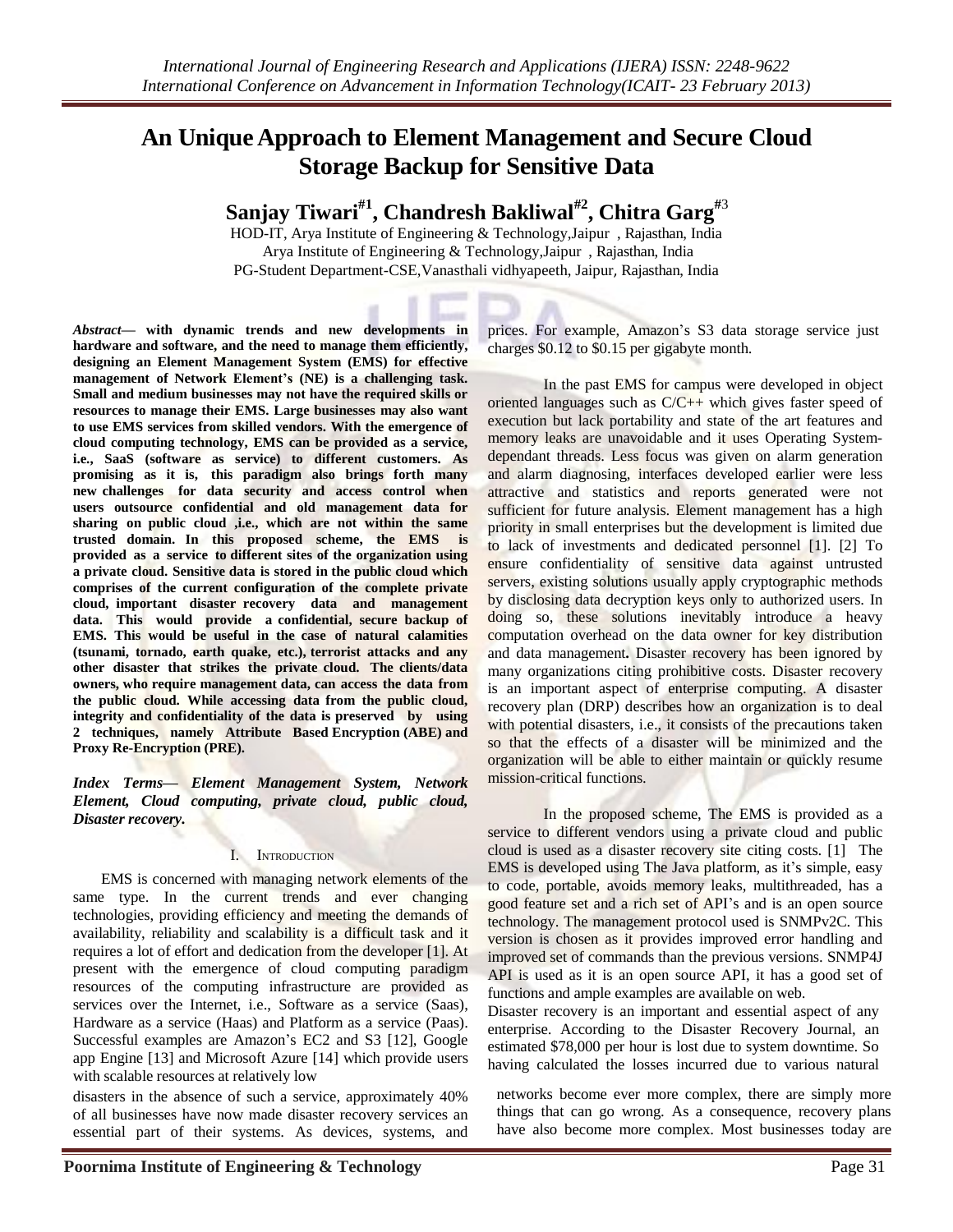heavily automated and damage to equipment or data can not only disrupt business continuity and inflict financial losses but also threaten the very survival of a company. There is a need finding new ways to keep data up and running and still beat the expenses.

In the proposed scheme we store the sensitive data, i.e., (access permissions, IP addresses ,port numbers of all the elements in the network, Statistics and graphs on performance data, packet loss, elements system description, traffic data, alarms and traps) and the complete configuration of the private cloud in the public cloud which acts as a disaster recovery site. This disaster recovery site provides a host of services to ensure business continuity through restoration of data. A geographically distributed public cloud infrastructure is better as it would naturally provide more protection to the data and configuration. [2] For the purpose of helping the data owners enjoy fine-grained access control of data stored on untrusted cloud servers and to reduce the heavy computation overhead on him/her our proposed scheme enables the data owner to delegate tasks such as data file re-encryption and user secret key update to public cloud servers without disclosing data contents or user access privilege information. We achieve this goal by exploiting a novel cryptographic primitive, namely key policy attribute-based encryption (KP-ABE) [15] and uniquely combine it with the technique of proxy reencryption (PRE) [16]. In this scheme the user need not be online at all times.

This article is structured as follows:

The background and concise description of the EMS, EMS in cloud, Fine grained data access control and importance of disaster recovery is presented in section I. Section II discusses models and assumptions. Section III reviews some technique preliminaries related to our work. Related work is presented in section IV. The Structural design and technical framework of the EMS is presented in section V and VI. Our proposed scheme is presented in section VII. The work is concluded in section VIII .Enhancement to the work is also proposed in section VIII.

# II. MODELS AND ASSUMPTIONS

### *A. System Models*

We assume that the system is composed of the following parties: the Data Owner (Administrator of the private cloud), many clients within and outside the scope of the private cloud who request EMS as a service, many trusted and untrusted Cloud Servers, and a Third Party Auditor if necessary. Only authorized persons with admin privileges can request EMS as a service. The management data is stored on the trusted cloud and can be accessed by clients. Old management data and the current configuration of the complete private cloud and important disaster recovery data are stored in the public cloud citing costs. Public cloud infrastructure is better as it would naturally provide more protection to the data and configuration. This would be useful in case any disaster that strikes the private

cloud. Clients can access the old management data and download data files of their interest from public cloud servers directly without the intervention of the private cloud and then decrypt. Neither the data owner nor users will be always online. They come online just on the necessity basis. Both the trusted and untrusted cloud Servers are always online. The private cloud had limited storage capacity and computational power whereas the public cloud is assumed to have abundant storage capacity and computation power. The Third Party Auditor is also an online party which is used for auditing every file access event.

# *B. Security Models*

In this work, trusted cloud servers will follow our proposed protocol strictly whereas untrusted cloud Servers will follow our proposed protocol in general, but try to find out as much secret information as possible based on their inputs. More specifically, we assume untrusted cloud servers are more interested in management data/file's contents and user access privilege information than other secret information. [2] Untrusted cloud servers might collude with a small number of malicious users for the purpose of harvesting management data/file's contents when it is highly beneficial. Communication channel between the data owner/users, trusted and untrusted cloud servers are assumed to be secured under existing security protocols such as SSL. Users would try to access management data/files either within or outside the scope of their access privileges. To achieve this goal, unauthorized users may work independently or cooperatively. In addition, each party is preloaded with a public/private key pair and the public key can be easily obtained by other parties when necessary.

# III. TECHNIQUE PRELIMINARIES

### *A. Key Policy Attribute-Based Encryption (KP-ABE)*

KP-ABE [15] is a public key cryptography primitive for one-to-many communications. In KP-ABE, data are associated with attributes for each of which a public key component is defined. The encryptor associates the set of attributes to the message by encrypting it with the corresponding public key components. Each user is assigned an access structure which is usually defined as an access tree over data attributes, i.e., interior nodes of the access tree are threshold gates and leaf nodes are associated with attributes. User secret key is defined to reflect the access structure so that the user is able to decrypt a ciphertext if and only if the data attributes satisfy his access structure. Please refer to [15] for more details on KP-ABE algorithms.

# *B. Proxy Re-Encryption (PRE)*

Proxy Re-Encryption (PRE) is a cryptographic primitive in which a semi-trusted proxy is able to convert a ciphertext encrypted under A's public key into another ciphertext that can be opened by B's private key without seeing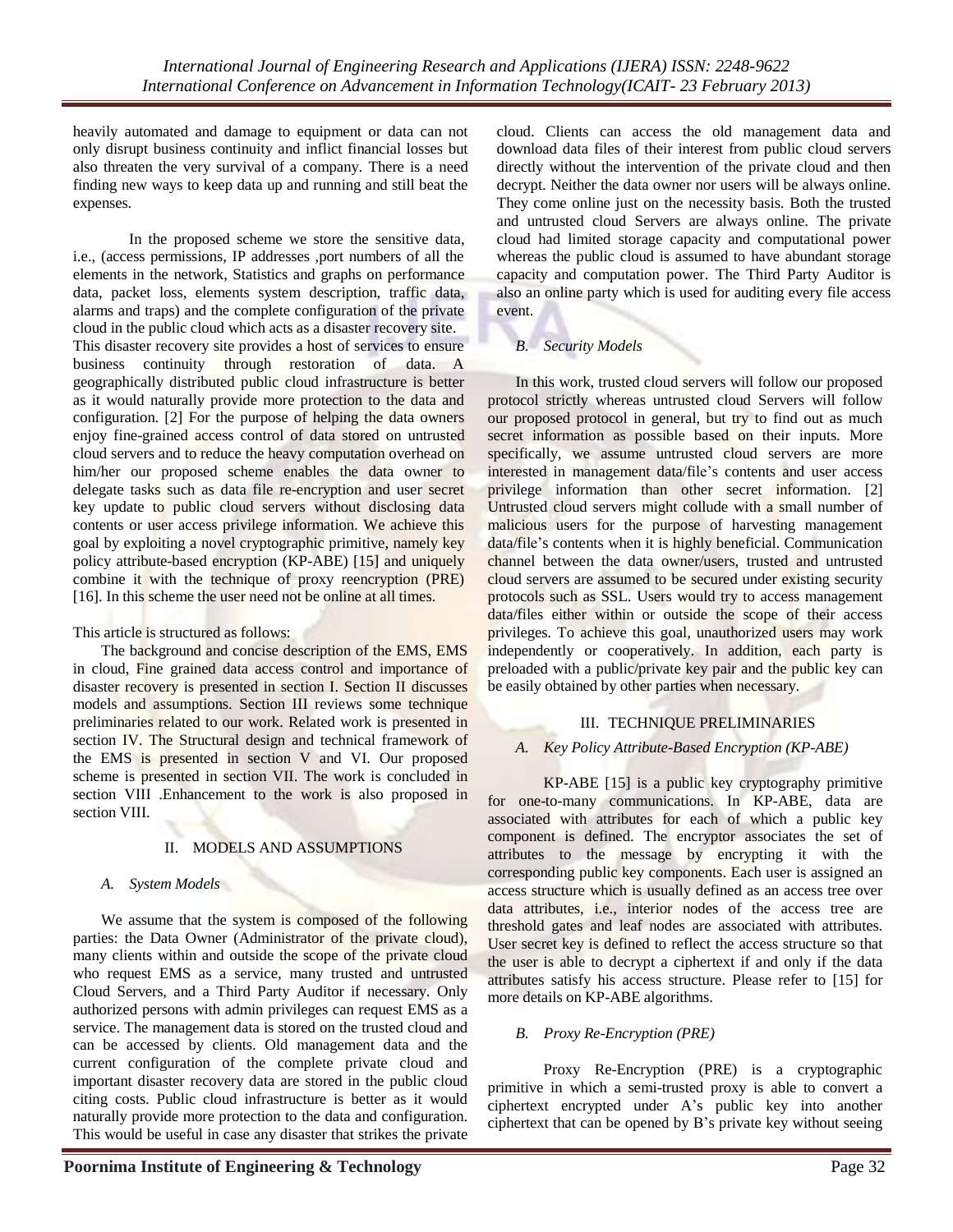the underlying plaintext. More formally, a PRE scheme allows the proxy, given the proxy re-encryption key  $rk_{a\leq b}$ , to translate  $ciphertexts$  under public key  $pk<sub>a</sub>$  into ciphertexts under public key  $pk<sub>b</sub>$  and vice versa. Please refer to [16] for more details on proxy re-encryption schemes.

### IV. RELATED WORK

Existing work close to ours can be found in the areas of 'Network management system framework', 'Element management' and 'Secure, scalable and fine grained data access control in cloud computing'.

[3] Xiaosong Wang proposed a basic network management system framework of campus network based on Web and its deployment method. This covers most of the demand for network management. This framework has a good scalability, which lays the foundation for the development of Network Management System in campus network.

[1] Srinivas.M.N proposed an EMS to manage NEs in the campus like environment. The EMS addresses primary issues of element management. The implementation is web based, provides ease of access and is robust in nature. The implementation uses open source technologies, open source API's and lower cost tools. In case of client machines (hosts), the SNMP service facilitated by the OS is used, resulting in enhanced efficiency. In this implementation, when a new element is added, a separate instance of the functional module is created for that element. This improves scalability as any number of new elements can be added easily. The solution is implemented using Java and is highly portable, i.e., the solution can be used without modification on multiple platforms. Data integrity is preserved by the solution implementation. This implementation exposes its functionalities through a welldefined API and can be extended to be compatible with systems from different vendors. Interactive User Interface (UI) and customized event viewing provided by this implementation enable the user to use the deployed system effectively.

[6] Hwa-Chun Lin proposed a Web-based distributed network management architecture in which the HTTP protocol is used for a network management console to access network management applications and for network management applications located at different sites to communicate with each other. No other protocol is used for communications between the console and network management applications or between the network management applications. The major advantage of using the same protocol (HTTP) for console-application and application-application communications is that the network management server requires minimum system resources such as computation power, memory, disk space, and etc. This is particularly important when a network management server is to be embedded in a device.

[4] Md. Jakir Hossen proposed the architecture for Web based Network Configuration Management, which is capable of

[2] Shucheng Yu proposed a scheme for Achieving Secure, Scalable, and Fine-grained Data Access Control in Cloud Computing. The problem of simultaneously achieving finegrainedness, scalability, and data confidentiality of access control is addressed by defining and enforcing access policies based on data attributes. The burden on the data owner is reduced by delegating most of the tasks to untrusted cloud servers. This is achieved by exploiting and uniquely combining techniques of attribute-based encryption (ABE), proxy reencryption, and lazy re-encryption.

Ateniese et al [5] proposed a secure distributed storage scheme based on proxy re-encryption. Specifically, the data owner encrypts blocks of content with symmetric content keys. The content keys are all encrypted with a master public key, which can only be decrypted by the master private key kept by the data owner. The data owner uses his master private key and user's public key to generate proxy re-encryption keys, with which the semi-trusted server can then convert the ciphertext into that for a specific granted user and fulfill the task of access control enforcement.

In [7], Vimercati et al proposed a solution for securing data storage on untrusted servers based on key derivation methods.

### V. OVERALL STRUCTURAL DESIGN OF EMS

The overall structure as in Figure 1 depicts n-tier client/server architecture, where the EMS is depicted as server and managed objects as clients. In the proposed structure, any number of managed objects can be handled by the server. As exposed in Figure 1, the EMS structure is split into presentation layer, management layer, data layer.

1) Presentation layer: The main function of this layer is to obtain user inputs, create tasks for the system, and translate tasks and results to something that a user can understand.

*2) Management layer*: The core functionality of the EMS exists in the form of Plain Old Java Classes in the management layer. The EMS is based on a centralized structure which facilitates improved security, consistency and accuracy of management data. The management functions which are required for the efficient functioning of the EMS are complemented by the ISO defined network management tasks as shown in Figure 1.The sub modules in the management layer are: fault management, system management, performance management, traffic Management, configuration management and security management [3].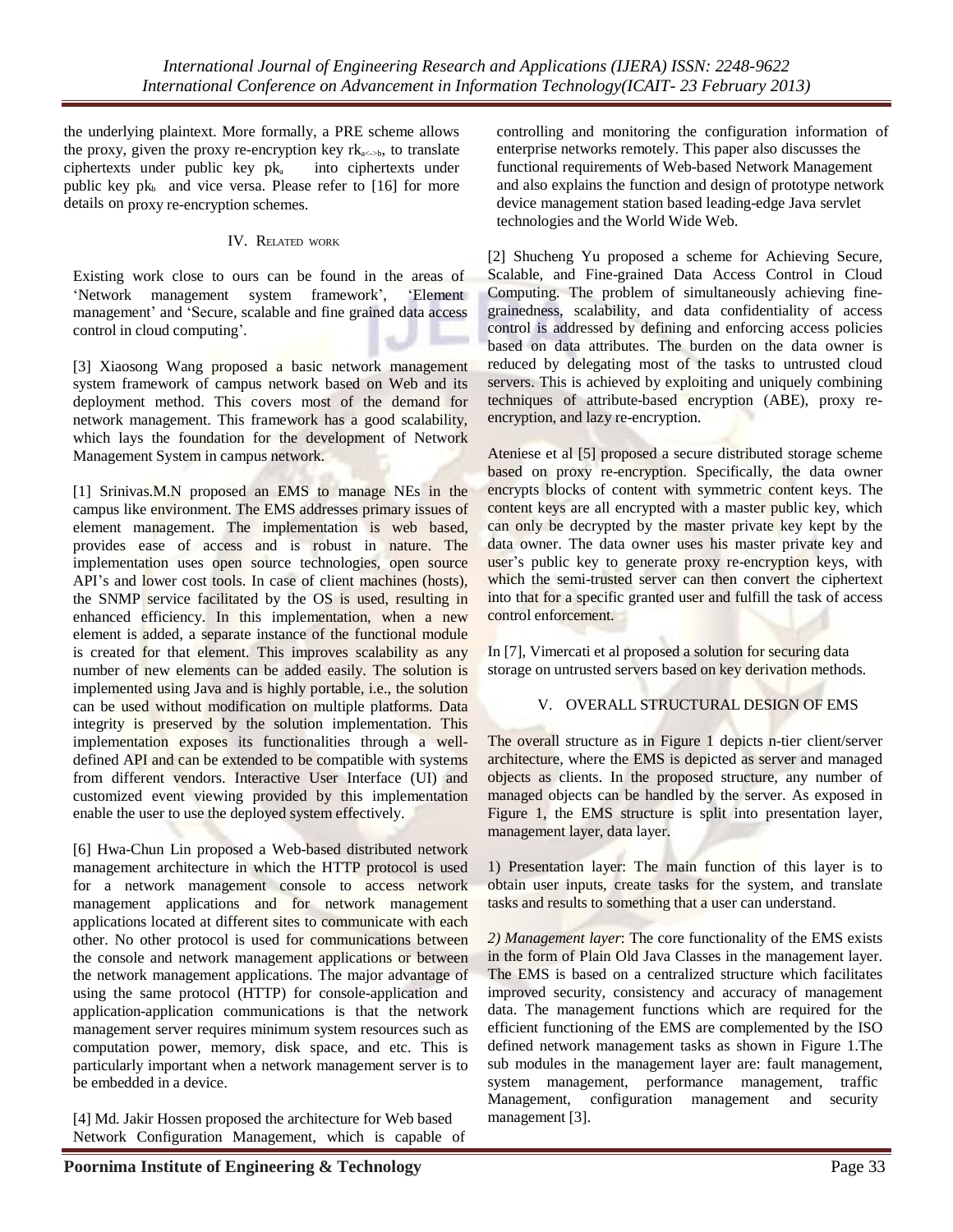*3) Data layer*: Data layer includes functions to effectively store and retrieve data from the database server in cloud. Data integrity is also maintained. The administrator is the sole person to modify the data. Access to database server by unauthorized users is restricted. The data stored in the database server includes, access permissions IP addresses and

Graphs on performance data, packet loss, element's system description, traffic data, alarms and traps received are also accumulated in the data layer.

port numbers of all the elements in the network. Statistics and





### VI. EMS TECHNICAL ARCHITECTURE

The EMS is provided as a service by the Management server in cloud. The clients can avail the EMS by subscribing to the cloud. The web interface is built using JSP, XML and web service technology .The data collected may be network data, performance data, fault data , logs graphs, etc.,. The management layer provides the core functionality of the EMS.

Customized event viewing and help document prove valuable to a new user. The confidential data is stored in the database server. The interface used between the core functionality and the database server is JDBC, which is an open source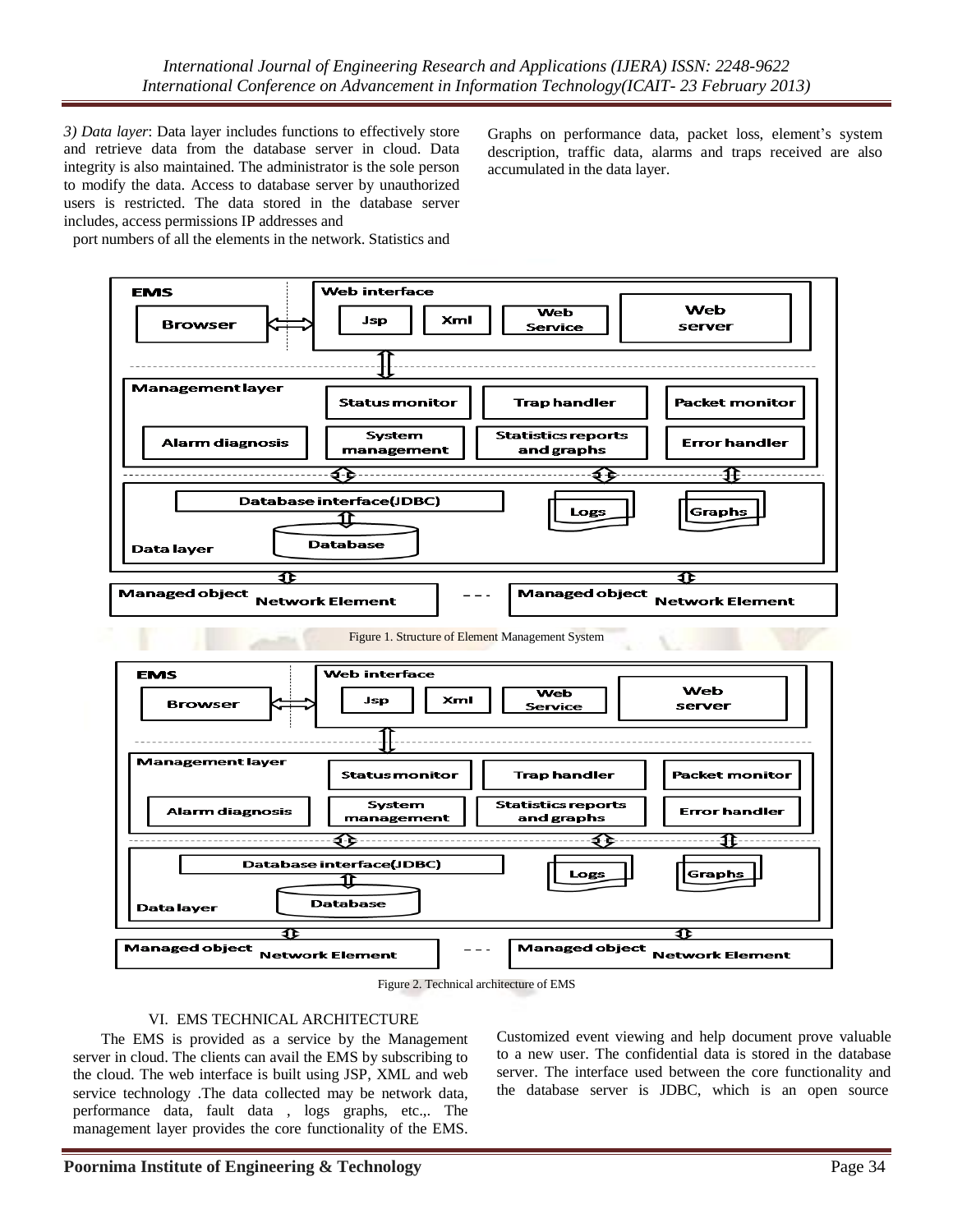technology. The web application was made attractive by using buttons and images developed using Flash CS4 .The image galleries were developed using CSS. The embedding of flash developed buttons and images in the application increased look and feel of the application to a great extent. SNMP4J is the API used by the EMS to communicate with the managed object[1].

VII. OUR PROPOSED SCHEME



### A. *Main Idea*

Currently many applications are provided as service by the cloud. Our main idea is to provide EMS as a service. The EMS provides the following essential features.

• An efficient structural design and technical architecture of EMS.

• Multi level thresholding and advanced alarm diagnosing, which describes alarms in full detail, severity of the alarms with suggestions for probable causes and remedies.

- Real time management data is reflected in the form of statistics and graphs which can be helpful in future analysis and research. They are available to the user even when the application is not running. A vital role is played by the statistics and data collected in future enhancements.
- EMS is deployed redundantly and can scale to support hundreds of concurrent users by simply adding processing power.
- A help document that provides overview of EMS and

brief instructions on installation of the EMS has been created. Functionality of the EMS is explained visually with the help of graphical data [1].

Clients within the organization and outside the organization can make use of the EMS from the private cloud.

The present management data is available to the clients directly from the private cloud. In order to save resources the private cloud stores the old management data in the public cloud. The public cloud also acts a disaster recovery site. The

public cloud infrastructure is in a different geographical location which provides more protection to data and configuration. This would be helpful if any disaster strikes the cloud.

The management data outsourced is very confidential and is encrypted by the Administrator of the private cloud. In case clients want to access the old management data from the public cloud fine grained access control is required.

In order to achieve secure, scalable and fine-grained access control on outsourced data in the cloud, we utilize and uniquely combine KP-ABE and PRE[2]. We associate each